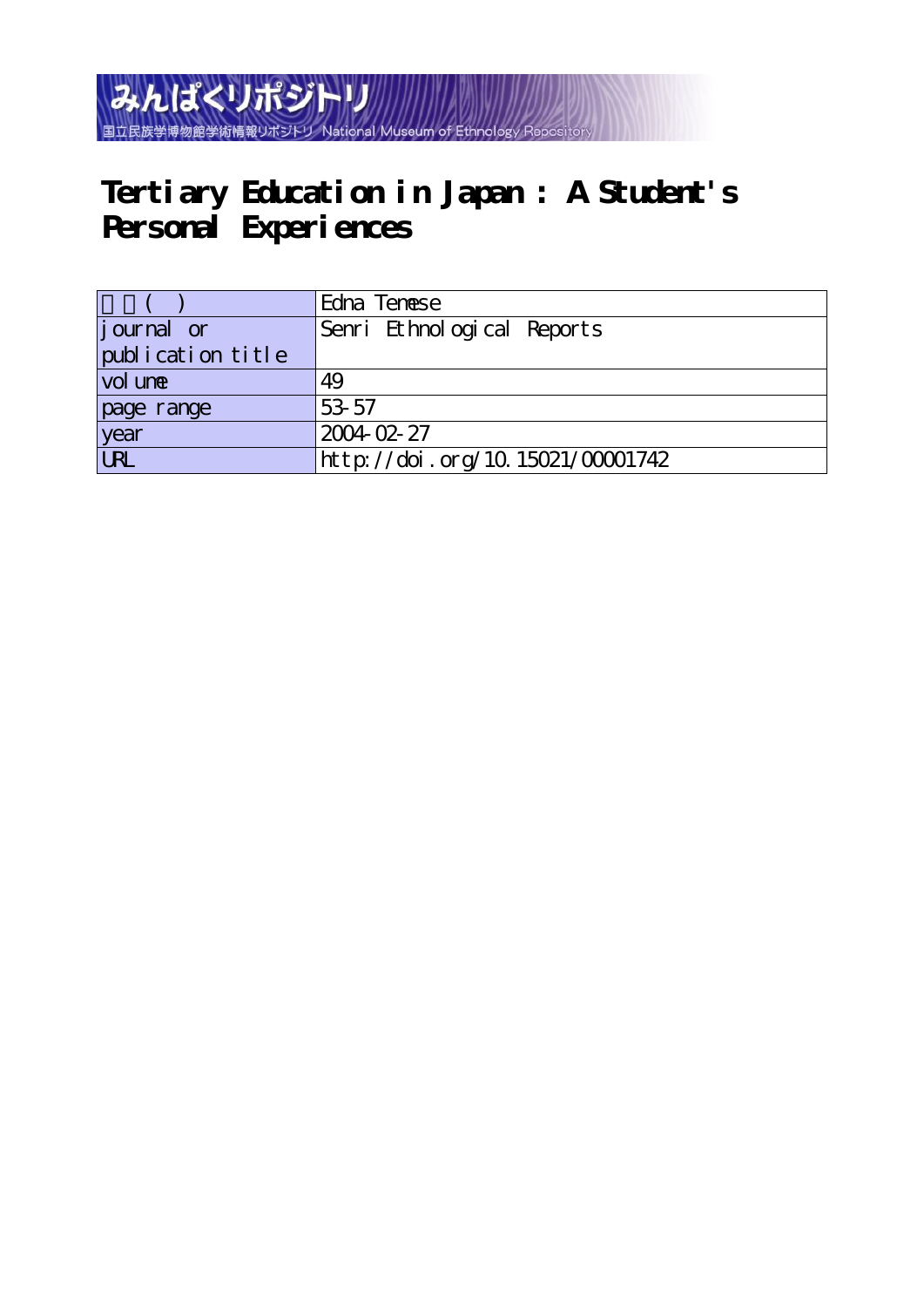## Tertiary Education in Japan: A Student's Personal **Experiences**

### **Edna Temese**

Ritsumeikan Asia Pacific University

日本における大学教育:一学生の個人的経験 立命館アジア太平洋大学

#### Abstract

The author, a graduate student in Japan, describes her experiences as a student in Samoa and Japan, and situations in both countries where she has had to use English as a second language for study and research. She also reports on her experience of Japanese as a third language for study and research, and her working relationships with local and foreign students at a university in Japan.

日本在住の大学院生である筆者は、サモアと日本における学生としての経験にもとづき、勉学と研究のた めの第2言語として英語を使用しなければならなかった両国の状況について説明する。そして、勉学と研 究の第3言語としての日本語の経験ならびに日本の大学における日本人学生と外国人学生との研究上の交 流関係についても報告する。

Research writing requires a lot of hard work and it has become a compulsory part of university education. Few students are seriously interested in being research writers. Learning about research in Japan has been different from my own experience in my own country, Samoa. In this paper I evaluate the cultural and practical issues I have faced in Japan. At the tertiary level in Japan, doing research is emphasized as the basis for learning about a particular theme. This helps us to understand more about a topic deeply. Although I don't like it, writing is an avoidable part of the research process. It is necessary for research communication and as a part of tertiary education.

#### English as a Second Language

In Samoa, English was introduced to us at the age of five. It became our second language and was used for teaching in schools. Although English was recommended for daily use I never had confidence in speaking it. English was only used at school, among students and teachers and between friends. It is an embarrassment if you know your English is not good; I remember some kids laughing at me when I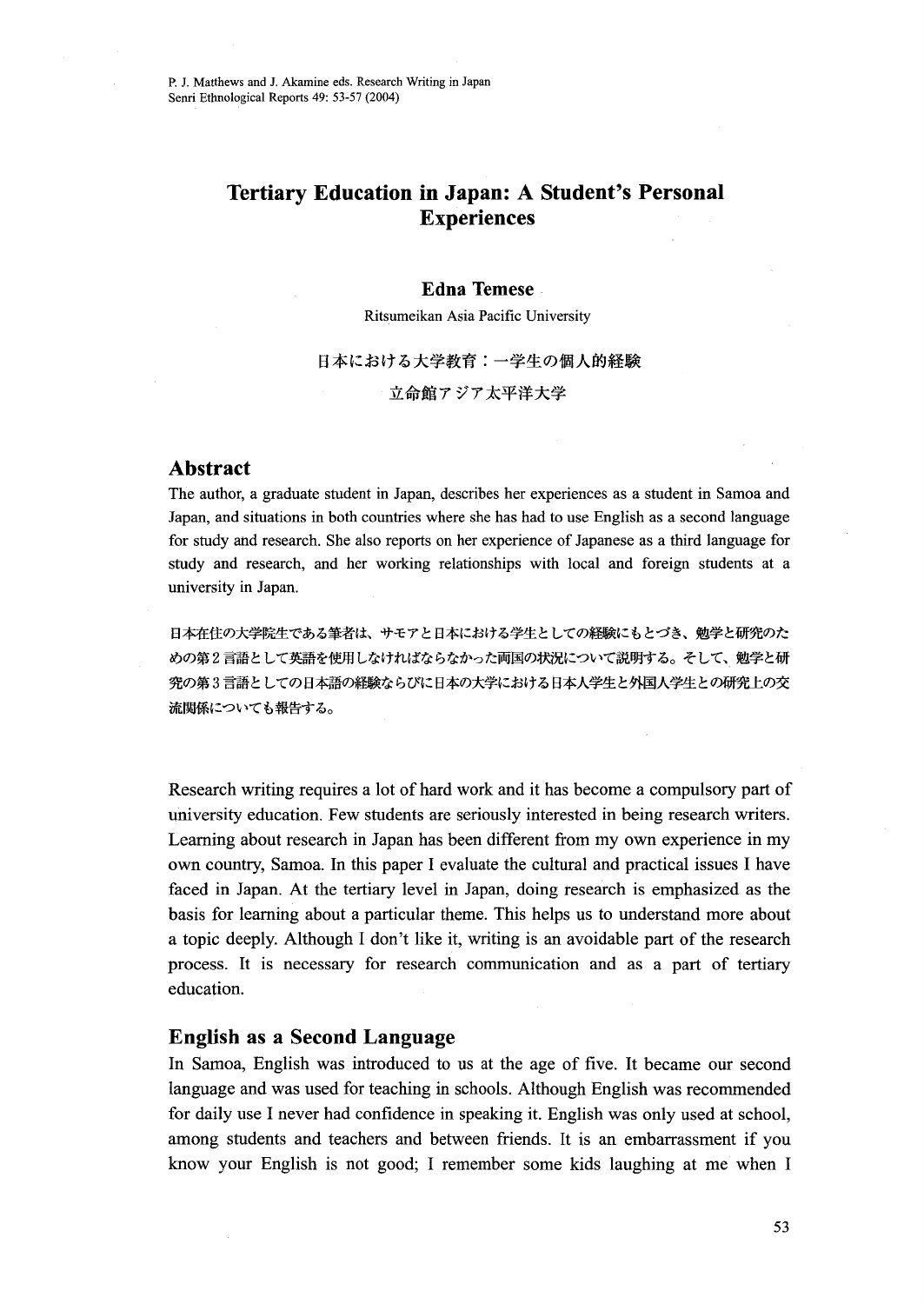pronounced something wrongly. At home, we speak in our mother tongue with our parents according to our culture. Speaking in English makes people think I am smart especially when I visit my relatives in the remote areas. Talking to a European person signifies that you have a good education. I didn't believe that. English is just a universal language used to communicate widely and to understand others. As a second language it began to clash with my own language. I always think in English then try to translate it into Samoan. Japan is very different as people are more confident in speaking their 'own native language. Most Japanese people don't speak English. Japanese language is also encouraged for foreigners to study. It became my third language though a lot of difficulties have been faced. Living in a place with a Japanese culture and an international university, I find English and Japanese being used most of the time. Although contradictions in how language is used matter in research using English has made it possible for me to succeed in a different environment. I find English much more useful for my understanding. I have also experienced preferring English to my own native language for same kinds of expression. There is no lack of words with clear definition. English language has helped me so far and I expect it will in the future.

#### Student Experience in Samoa

I graduated in the year 1999 with a Bachelor of English Linguistics and Literature at the National University of Samoa. I survived through some good writing but it never meant I was smart at English language. I eajoyed my university life but academically there was more to learn. In my final year I was given a Language project. The aim was to compare how language was used in different areas of Samoa. This was to be carried out by recording people as talked, then later transcribing and translating their speech. This research was difficult and took a Iong time. The places I chose were, the playground, classroom, market place, the interviews of Miss Samoa Pageant and a village council meeting in a rural area. The results varied tremendously and were very interesting.

 At one extreme the most difficult results were from the village council meeting. The elders speaking used the formal and very cultural or traditional Samoan language in their speeches; even I cannot understand it. A lot of translation was required, that is, from formal Samoan to simple Samoan then lastly to English. Even though the process of translation was hard English made the research easier to do; working with two languages was somehow interesting. This Linguistic research did allow me to learn a lot about language and our own local society. I found research relatively easy in Samoa because I understand the culture - the language, the people and their way of life. I was raised in that culture.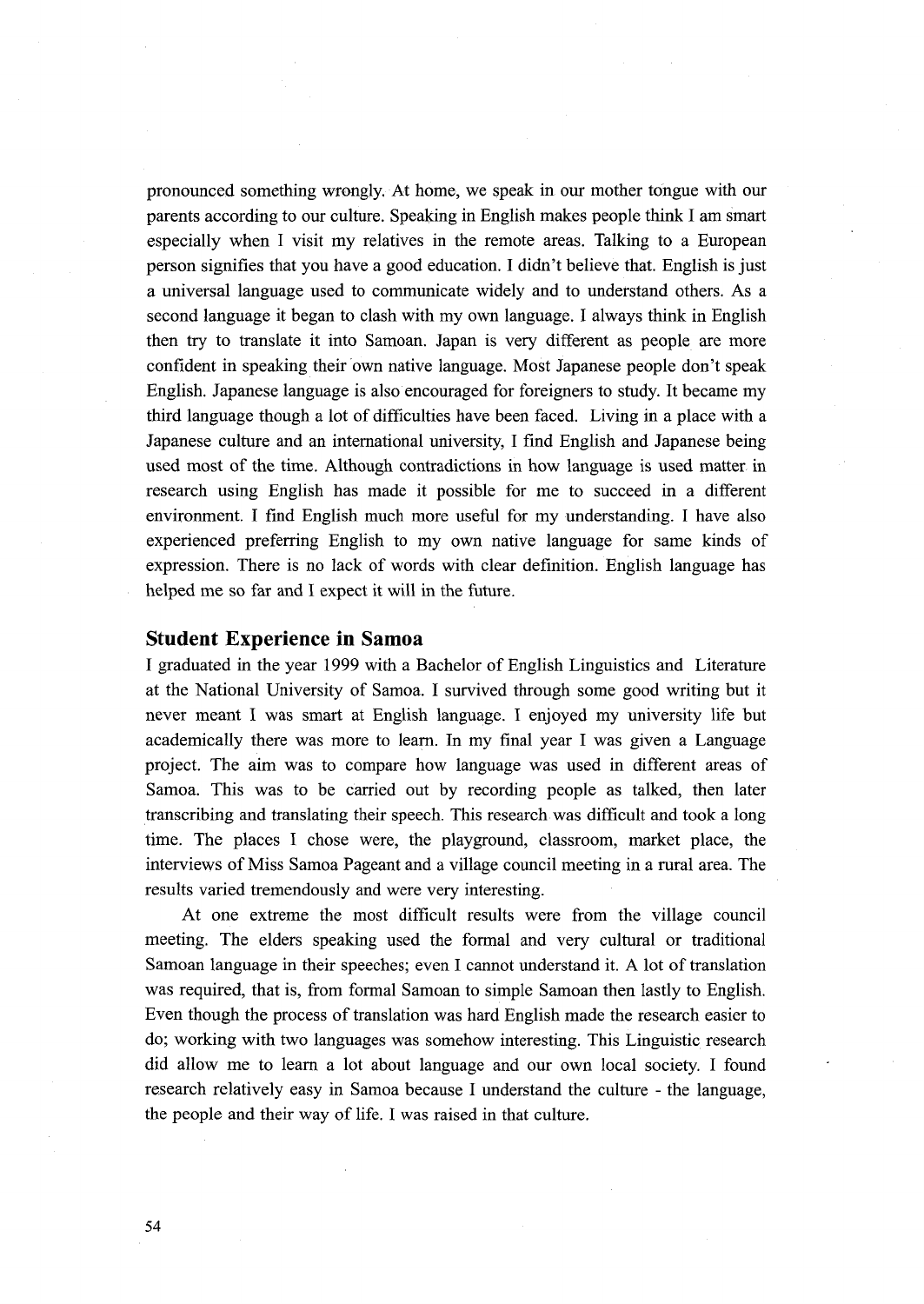#### Studies at the Asia Pacific University (APU)

Of all countries, I chose Japan for further studies. The very different culture with fast development of technology was an environment I preferred for improving my education. I came to Japan through the Asia Pacific University and it became my second home. I find many differences in the leaming environment at APU, compared to my previous university but my knowledge increases as I interact with other at this International University. Before coming to Japan I was told English will be used and I don't need to take Japanese. Unfortunately this was partially tme because during enrolment, we found that Japanese language was essentially a compulsory course. It was worth four credits compared to the two credits of other courses. This was a risk I had to bear, although all the other courses were relevant and academically recommended. During our second year we were required to take an "Introduction to Research Survey Method" as a course. This was our first step in learning how to 'begin and conduct a research project. The course was a prerequisite for the "Methods of Social Research course in our third year. These courses were aimed at helping us'develop our research and research writing skills. We were also encouraged to join Seminar or Research Preject classes, in which we could develop our own research projects.

I decided to join the media seminar where most of us should make a film. Our class is composed of Koreans and half of others non-Asian countries. Each half became a separate working group. The non-Asian group in which I was a member, decided to make our film in English while the other group did worked in Japanese. There was no interaction between the two groups because of a communication breakdown. Members were not confident in speaking the language they were not good at, with members of the other group. At first we filmed a drama and it was quite simple because everyone understood English and came with a common understanding of what to do.

 The second film I got involved with was difficult. I was with a Korean and a Japanese student doing a documentary about Beppu and APU relations. For me there was a problem with language but I tried really hard to understand as much Japanese I could. We planned to produce the film will be in English, so I wrote the script in English. Interviews with people were hard because they had to be conducted in Japanese. I and the Korean guy struggled when translating our questions into Japanese. When we went into the city, I felt so insecure because of my poor knowledge of Japanese language. I・just stayed behind the camera pretending to understand everything. Practically, the results seemed great but we could not reach any real conclusion. The research refiected various-biases and I know that people didn't always understand our questions or answer them truthfu11y. Translating their Japanese into English was huge work so we decided to present the documentary in Japanese with just an English title, at the start of the film.

55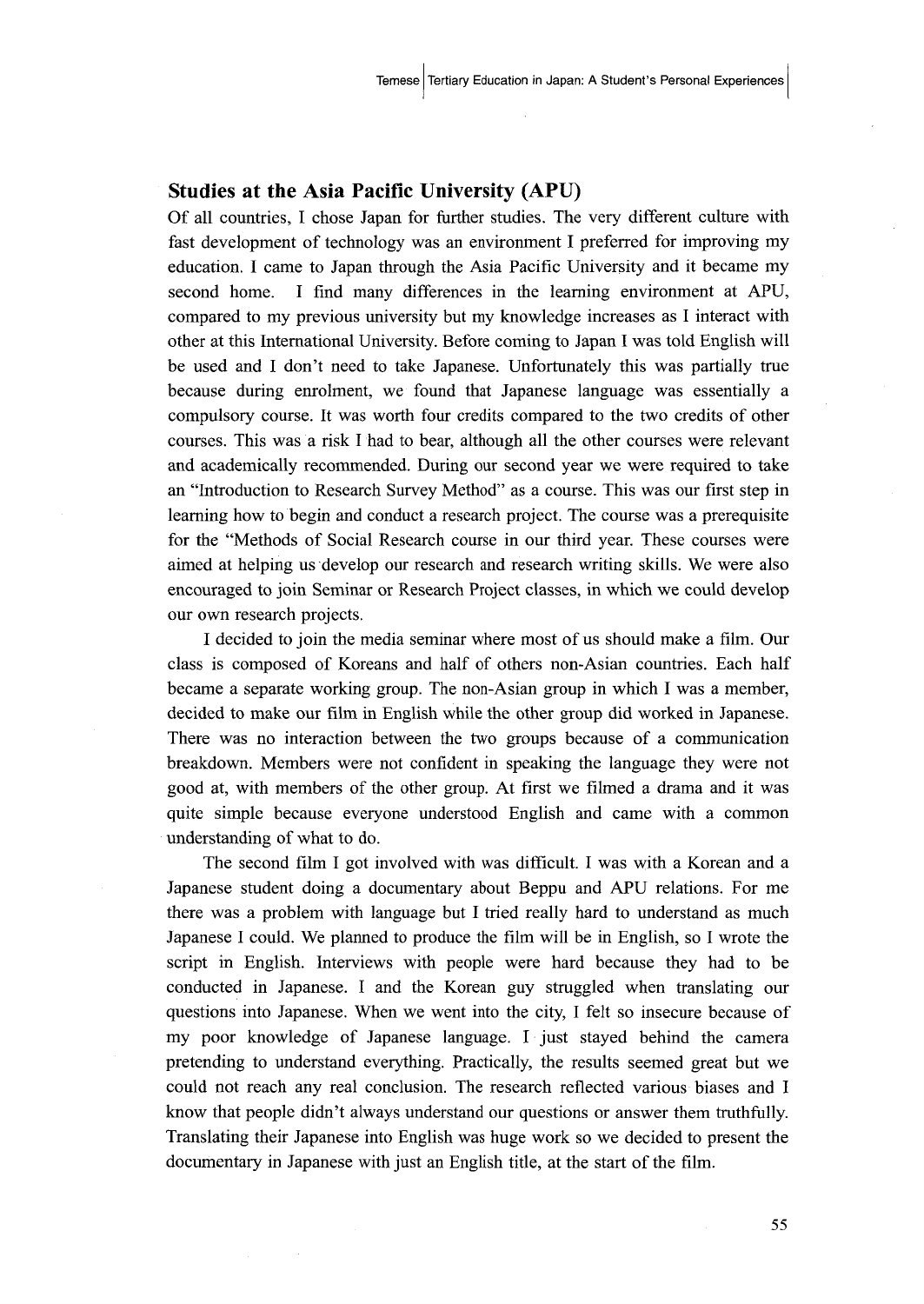I fbund APU students lacked in research skills and interest. I have friends who don't know how to write an abstract, bibliography, and so on. We have a lot to leam despite the problems with language. I noticed that many students practice plagiarism but this will not help them solve their problems. I meet students who depend on other students to do their work for them. Despite these problems, APU is a friendly environment to work in and to learn about different people.

#### Cultural and Practical Experiences in Japan

My learning experience at APU was a practical experience of learning in Japan. Through the research in Beppu city and sharing thoughts with other APU students, I found that the practical assignments were very effective for discovering the nature of research writing. There is no use in writing when there is nothing to write about. Actions are very useful and in through actions I could have new experiences that determined the results of our particular research. Our film project was inconclusive because the people interviewed appeared to be biased and dishonest in their responses. I believe this is part of the Japanese culture, to not say NO directly, because it is very impolite. This politeness of the culture really determines the way people think and they cannot directly answer the interview questions. This reflects their humility and respect but as researchers we failed to obtain any real result from our research.

 Not a single person gave any negative opinions, contrary to our expectation. We needed a greater diversity of views in order to draw conclusions. The research results were not enough to test our thesis or argument. In this way I discovered that culture does determine the way we conduct research in Japan. The way of writing also affects our research. Of course, Japan is not the only place where we can find difficulties in doing research. Practical and Cultural problems associated with language can be found everywhere in the world. This doesn't mean it is impossible to obtain accurate results from research in Japan. Many people succeeded in doing research in Japan, even though they face the same problems.

#### Conclusion

Tertiary education in Japan has been a wonderfu1 experience for me as a student. I learned a lot through studying in Asia Pacific University. This Institution has an international range of young adult students. The learning environment is unique. I could experience conducting a small research project in the local community and the university itself. Despite the language barrier, most projects succeeded in using both languages, English and Japanese. Japan in its nationalistic way maintains I a firm hold on its language and culture. This cultural strength - the life of the people affects how some research is conducted and written. I believe APU should aim to be a research institution where students interested in doing research can attend.